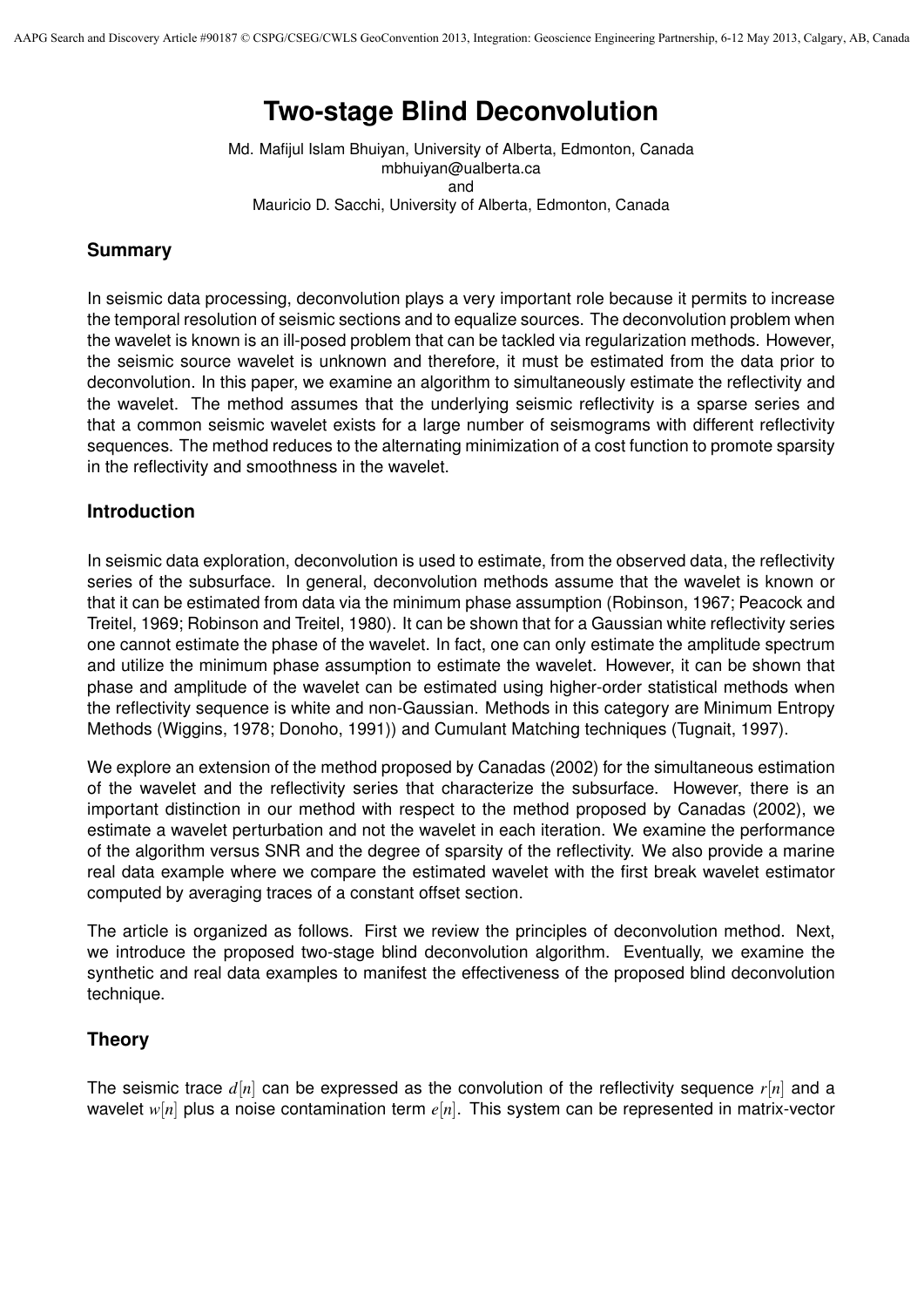form via the following expression

$$
\mathbf{d} = \mathbf{Wr} + \mathbf{e} \tag{1}
$$

$$
= Rw + e, \qquad (2)
$$

where **d** is the *N* vector of observations, **r** is the  $M \times 1$  vector representing the reflectivity and **w** is the  $L \times 1$  vector containing the wavelet coefficients. Similarly, the matrix W is the  $N \times M$  convolution matrix of the wavelet and **R** is the  $N \times L$  convolution matrix of the reflectivity. Clearly, we have used the commutative property of the discrete convolution where  $Wr = Rw$ . Moreover, we also need to use the familiar expression *M* = *N* +*L−*1 that must be honored to properly represent discrete convolution in matrix-vector multiplication form. The above expression easily can be extended in the multichannel problem where we assume a common wavelet for *J* number of traces. In addition, we assume that the wavelet can be written as the summation of an initial wavelet  $W_0$  and a wavelet perturbation  $\Delta$ W. Now, to estimate the reflectivity series (r) and wavelet perturbation ( $\Delta$ w) from the multi-channel seismic signal, the following cost function needs to be minimized

$$
\psi(\Delta \mathbf{W}, \mathbf{r}_1, \mathbf{r}_2, \dots, \mathbf{r}_J) = \sum_{j=1}^J ||(\mathbf{W}_0 + \Delta \mathbf{W}) \mathbf{r}_j - \mathbf{d}_j||_2^2 + \sum_{j=1}^J \lambda ||\mathbf{r}_j||_1 + \mu ||\Delta \mathbf{w}||_2^2.
$$
 (3)

The matrix ∆W is the convolution matrix of wavelet perturbation while ∆w indicates the perturbation of the wavelet in vector form. The *`*<sup>2</sup> norm in equation (3) represents the misfit of all traces. This is a non-linear optimization problem and we propose an iterative method where we minimize  $(\psi)$ with respect to r*<sup>j</sup>* and ∆w. We first minimize with respect to the reflectivity sequence leading to the following system of non-linear equations

$$
\frac{\partial \psi}{\partial \mathbf{r}_j} = \mathbf{W}^T \mathbf{W} \mathbf{r}_j - \mathbf{W}^T \mathbf{d}_j + \lambda \mathbf{Q}_j = 0, \ \ j = 1, ..., J,
$$
\n(4)

where  $\mathbf{Q}_j$  is a diagonal matrix with elements given by the absolute value of the reflectivity samples for trace *j*. Equation (4) can be solved by applying the Fast Iterative Shrinkage Thresholding Algorithm (FISTA) (Beck and Teboulle, 2009) or Iterative Reweighed Least Squares (IRLS) (NeIder and Wedderburn, 1972). Notice that we need to use the  $l_1$  regularization term to impose sparsity on the reflectivity. It can be shown that the last assumption (sparsity) is vital to operate with this algorithm. We now differentiate the cost function  $(\psi)$  with respect to the wavelet perturbation and equate the derivative to zero to obtain condition to estimate the wavelet for fixed reflectivity sequences. It leads to the well-known regularized multichannel least-squares estimator of the wavelet perturbation

$$
\Delta \mathbf{w} = \left(\sum_{j=1}^{J} \mathbf{R}_{j}^{T} \mathbf{R}_{j} + \mu \mathbf{I}\right)^{-1} \left(\sum_{j=1}^{J} \mathbf{R}_{j}^{T} (\mathbf{d}_{j} - \mathbf{R}_{j} \mathbf{w}_{0})\right).
$$
(5)

In the proposed algorithm we start with an initial wavelet and use FISTA to estimate a sparse group of reflectivity sequences (equation 4). With the current estimate of the reflectivity we estimate a wavelet perturbation common to all traces via equation (5). The updated wavelet is filtered with a bandpass filter to guarantee that the wavelet does not have frequency components outside an a priori defined spectral band. The latter is required to stabilize the algorithm and avoid rough estimators of the wavelet. The updated wavelet is then used to re-estimate sparse reflectivity series and so on. The iterative process continues until the wavelet perturbation becomes small enough and the cost function stops changing with iterations. The method will work efficiently with highly uncorrelated spatial reflectivity series. In cases with smooth spatial variations of the reflectivity, one can use the Block Bootstrap (Paparoditis and Politis, 2001) method to generate windows of data with spatially incoherent reflectivity sequences.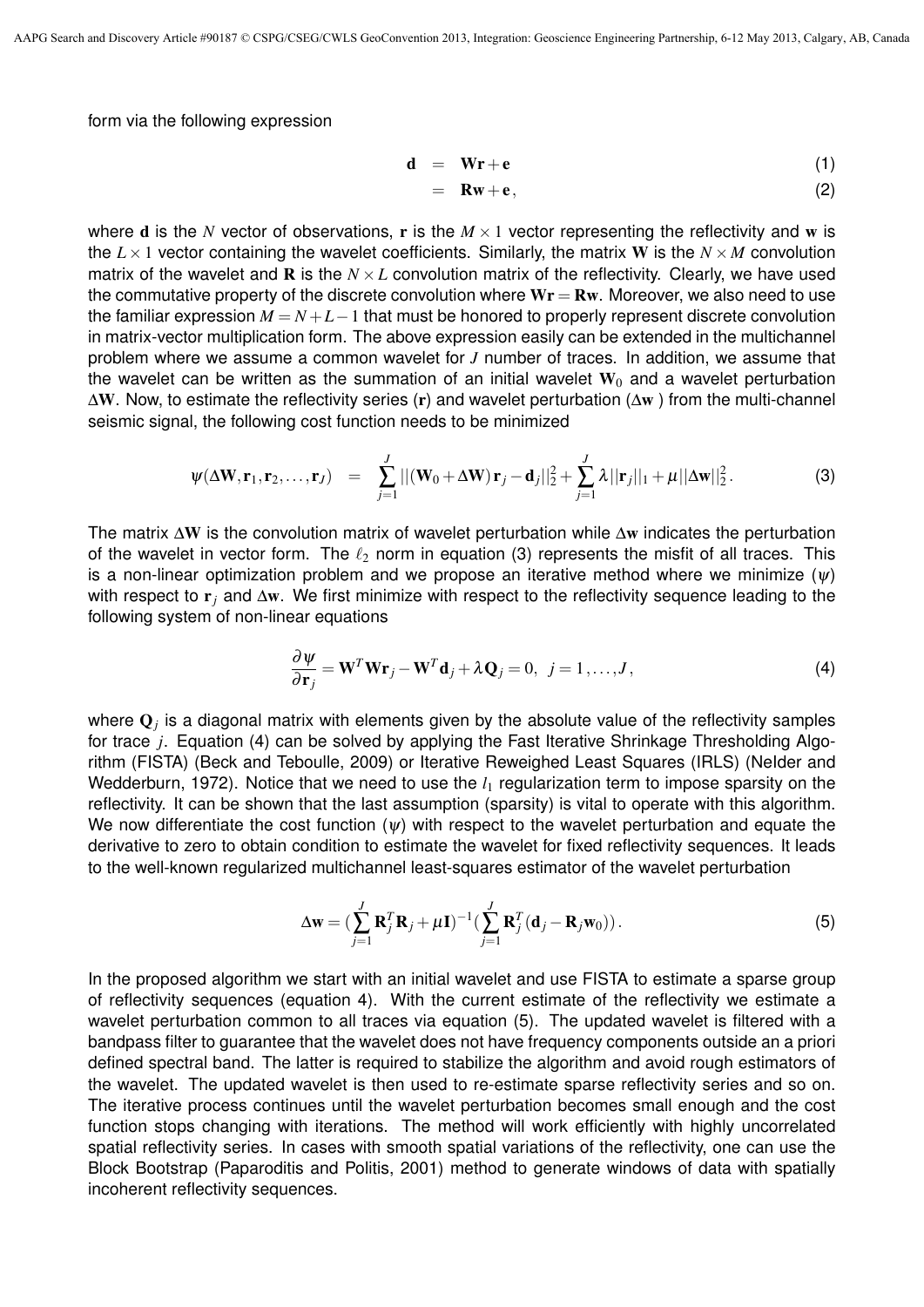## **Examples**

To investigate the performance of the proposed nonlinear optimization algorithm, the correlation of the estimated wavelet with the original one is set as the metric for synthetic seismic data examples. To begin with, a synthetic seismic data is constructed by convolving a sparse reflectivity series with a Ricker wavelet of  $60^0$  phase rotation. Subsequently, Gaussian and incoherent noise ( $SNR = 6$ ) is added to data. The reflectivity series is portrayed in Figure (1(a)) and the seismic data in Figure (1(b)). The estimated reflectivity calculated by the proposed method is shown in Figure (1(c)). Finally, Figure 2 shows the starting wavelet adopted by our algorithm, the true wavelet and the final estimator of the wavelet.

In order to examine the behaviour of the algorithm under different SNRs and density of reflectors, we have executed 100 realizations of reflectivity sequences and additive noise. The correlation between the true and estimated wavelet is computed for the 100 realizations of synthetic data for each SNR while the density of reflector is kept constant at 40% (meaning 40% samples of the reflectivity are non-zero). The results are shown in Figure  $(3(a))$  which shows the algorithm is quite vulnerable to additive noise. Finally, Figure (3(b)) shows the correlation between the true and estimated wavelet for fixed phase rotation (60<sup>0</sup>) and  $SNR = 6$  for the case where we varied the density of the reflectivity. The figure manifests that the method works well when the reflector is sparse and starts to break for reflectivity sequences that are non-sparse.

A windowed section from the Mississippi Canyon marine data set was used for testing the algorithm in a real data scenario (Figure  $(4(a))$ ). The proposed algorithm was applied to calculate the estimated mixed-phase wavelet and reflectivity series. Subsequently, the seismic data was recovered by convolving the estimated wavelet and reflectivity series. Figure (4(b)) depicts the estimated reflectivity series and Figure (4(c)) represents the recovered seismic data. Eventually, Figure 5 shows the comparison among the estimated, average first-break and initial wavelet for real data.

## **Conclusion**

In this article we have formulated a nonlinear optimization algorithm for estimating sparse reflectivity series and a wavelet perturbation. We have initiated the algorithm with a zero phase wavelet and assuming that the reflectivity series is non-gaussian. The proposed algorithm estimates the wavelet perturbation required to update the wavelet and to estimate the sparse reflectivity. Synthetic and real data examples showed that the method was successful to estimate the wavelet and the reflectivity in situations where one can assume high SNR and sparse reflection sequences. The method also requires that the window of analysis contains sufficient spatial variability of the reflectivity sequence.

## **Acknowledgements**

The authors are grateful to Signal Analysis and Imaging Group (SAIG) at the University of Alberta.

## **References**

Beck, A. and M. Teboulle, 2009, A fast iterative shrinkage- thresholding algorithm for linear inverse problem: SIAM J. Imaging Sciences, **Vol.2**, PP. 183–202.

Canadas, G., 2002, A mathematical framework for blind deconvolution inverse problems: Presented at the SEG Int'l Exposition.

Donoho, D., 1991, On minimum entropy deconvolution: Academic press.

NeIder, J. and R. Wedderburn, 1972, Generalized linear models: Journal of Royal Sta..L. Soc., **135**, 370–384.

Paparoditis, E. and D. N. Politis, 2001, Tapered block bootstrap: Biometrika, **88**, pp.1105–1119.

Peacock and Treitel, 1969, Predictive deconvolution: Theory and practice.: Geophysics, 34, 155U169.

Robinson, 1967, Predictive deconvolution of time series with application to seismic exploration: Geophysics, **32**, 418U484. ˝ Robinson and Treitel, 1980, Geophysical signal analysis.: Prentice Hall, Inc.

Tugnait, J., 1997, Identification and deconvolution of multichannel linear non-gaussian processes using higher order statistics and inverse filter criteria: Signal Processing, IEEE Transactions on, **45**, 658 – 672.

Wiggins, R. A., 1978, Minimum entropy deconvolution: Geoexploration, **16**, 21–35.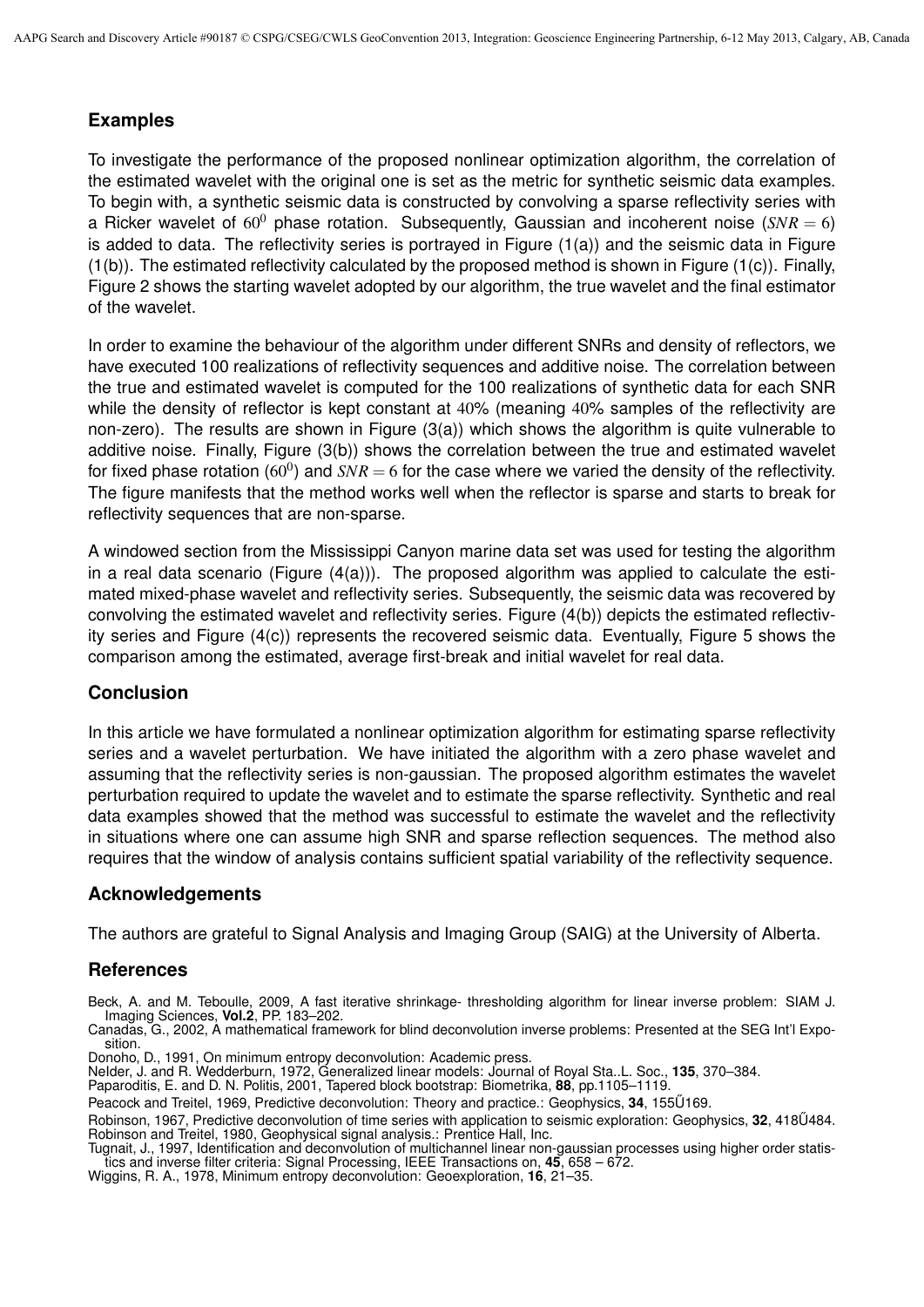

*Figure 1 Synthetic data example. (a) Original reflectivity series utilized to test the proposed blind deconvolution algorithm. (b) Seismic data modelled by convolution of the reflectivity with a Ricker* wavelet with phase rotation 60<sup>0</sup>. The data were also contaminated with noise (SNR = 6.0). (c) Sparse *reflectivity series obtained by the proposed blind deconvolution method.*



*Figure 2 Initial, original, and estimated wavelet for synthetic data with phase rotation* 60<sup>0</sup> *and SNR=6.*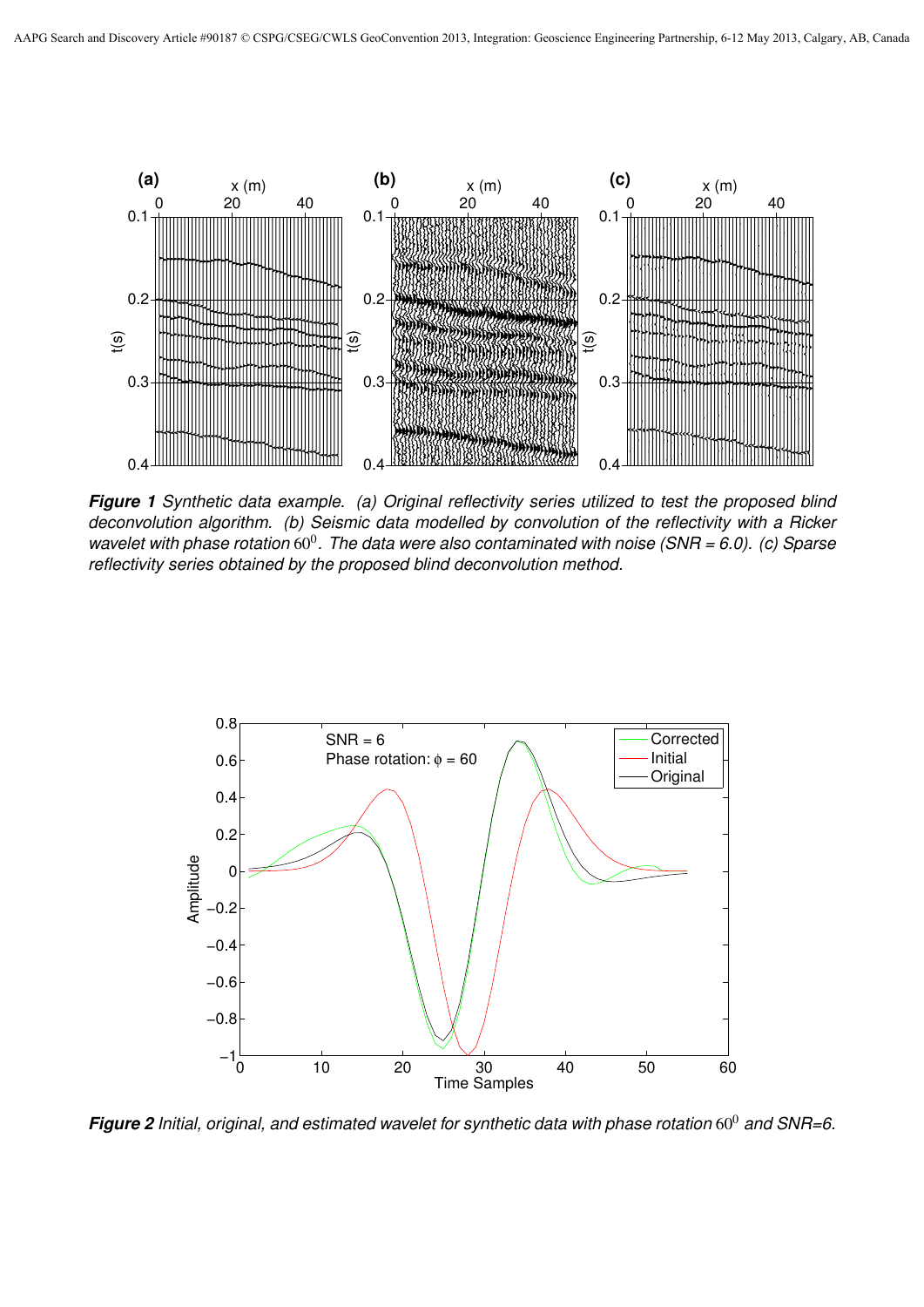

*Figure 3 The normalized correlation between the estimated and true wavelet for different (a) SNRs and (b) density of reflectors (the density measures the percentage of non-zero coefficients of the reflectivity series).*



*Figure 4 Real data example. (a) A window of the Mississippi Canyon marine seismic data. (b) Reflectivity series estimated via the proposed algorithm. (c) Seismic data after convolution of the estimated reflectivity with the estimated wavelet.*